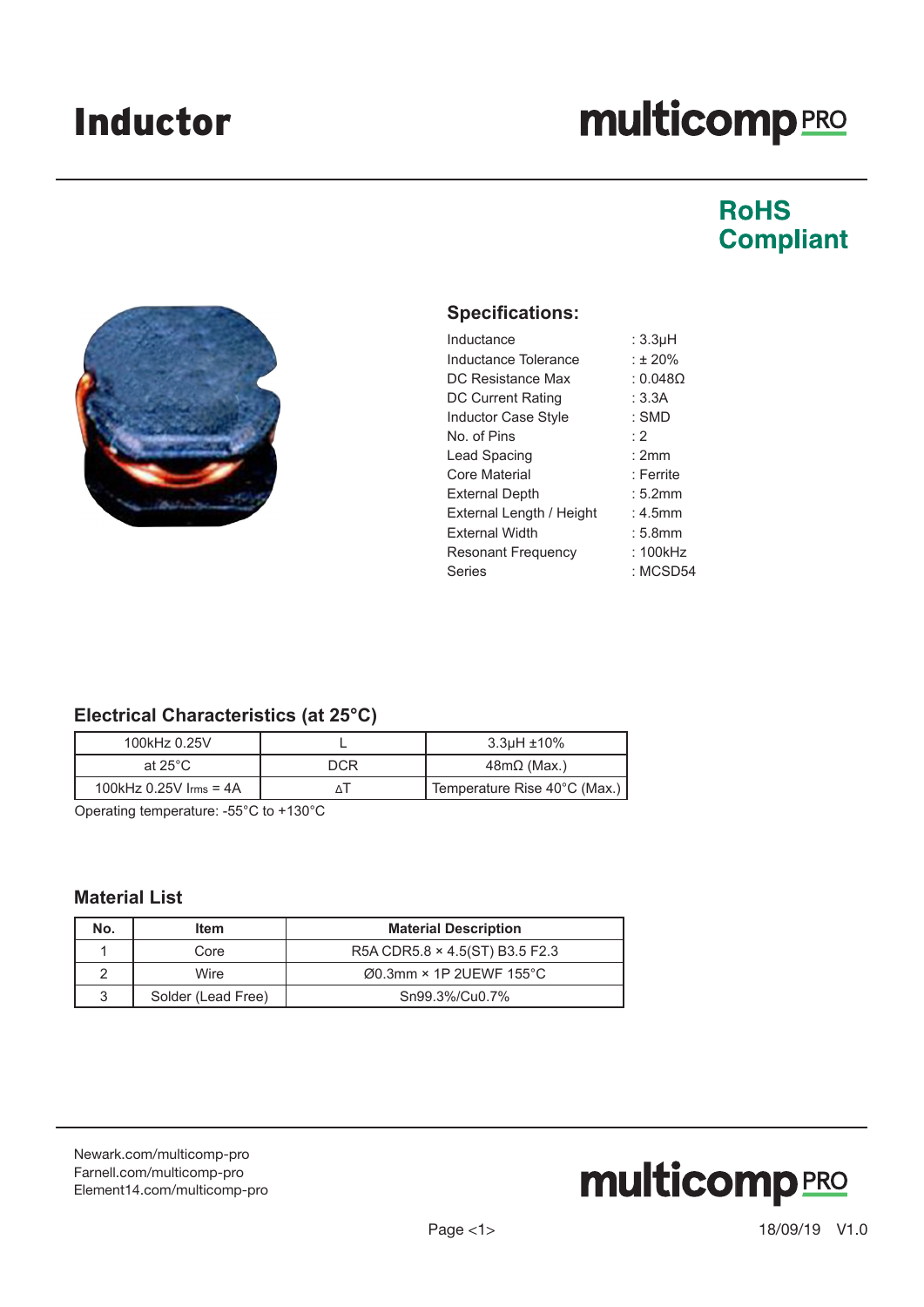### Inductor

# **multicomp**PRO

### **Schematic Diagram**



#### **Note:**

1. Wire Ø0.3mm × 1P 2UEWF 155°C 2. 11.5TS (Reference)

### **Electric Characteristics**



[Newark.com/multicomp-](https://www.newark.com/multicomp-pro)pro [Farnell.com/multicomp](https://www.farnell.com/multicomp-pro)-pro [Element14.com/multicomp-pro](https://element14.com/multicomp-pro)